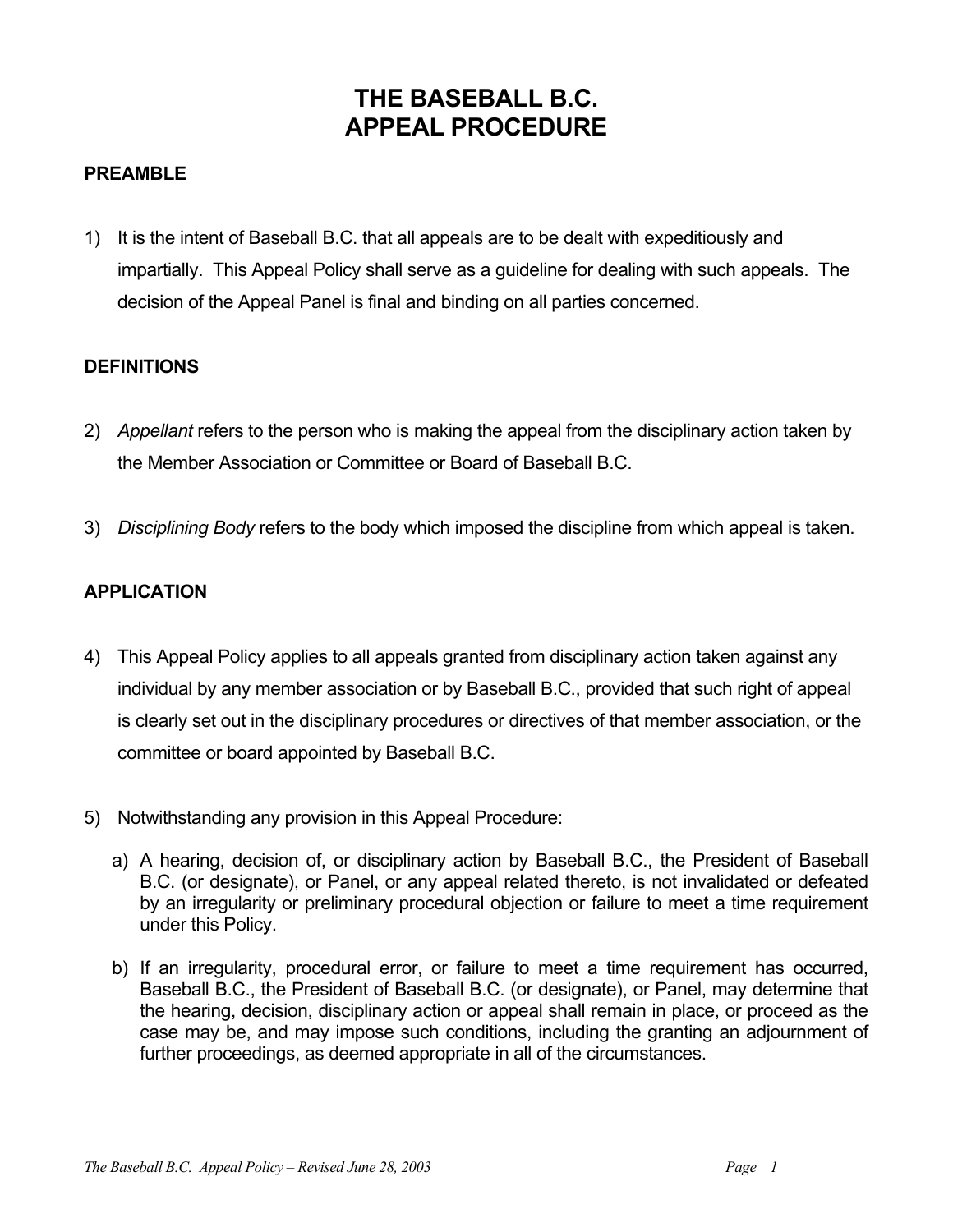### **NOTICE OF APPEAL**

6) A Notice of Appeal shall be set out in writing by the Appellant in a form similar to that in Appendix A attached.

## **APPEAL FEE**

7) In order to reduce the likelihood of frivolous appeals the Appellant shall pay an Appeal Fee of \$200 at the time of the delivery of the Notice of Appeal. The fee shall be paid by certified cheque or money order, payable to Baseball B.C. A Notice of Appeal delivered without the prescribed fee will not be considered.

## **FILING THE NOTICE OF APPEAL**

- 8) A Notice of Appeal, together with the prescribed fee must be received by the Executive Director of Baseball B.C. no later than 14 days from the date of the decision from which appeal is being taken. A Notice of Appeal delivered after that time will not be heard.
- 9) The filing of the Notice of Appeal and the prescribed fee will not suspend, delay or otherwise affect the sanction or penalty imposed by the Disciplining Body.

# **APPEAL PANEL**

10) Upon receipt of the Notice of Appeal and the prescribed fee the Executive Director shall notify the President of Baseball B.C., or designate, who shall within 7 days appoint a 3 person Appeal Panel to hear the appeal. The make up of the Appeal Panel is to be at the complete discretion of the President, or designate, and the President, or designate, shall appoint the Chair of the Appeal Panel. The Chair will have a vote and the decision of the Appeal Panel shall be decided by a majority of votes.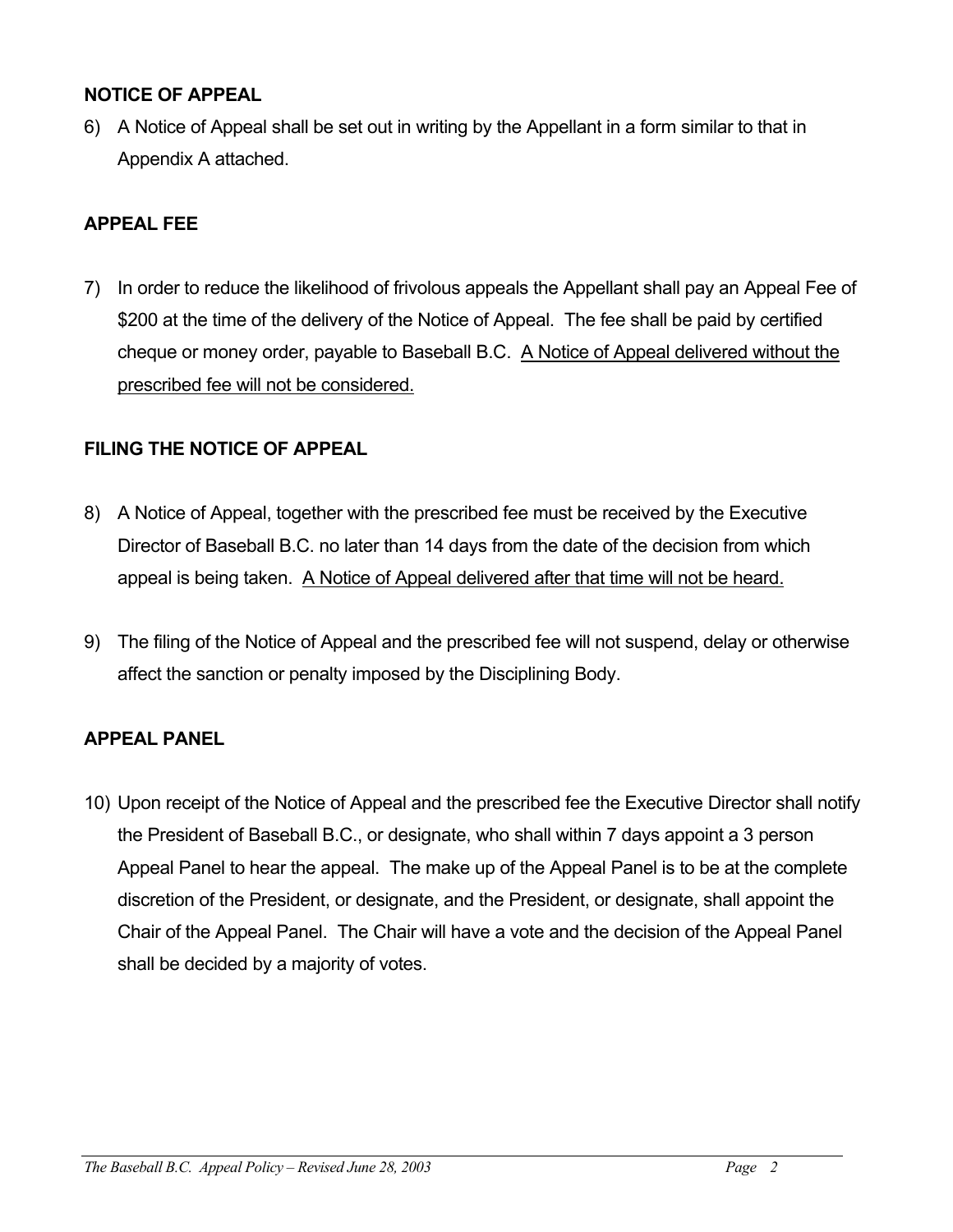## **HEARING DATE**

11) The date for the hearing of the appeal will be set in consultation with the Appellant and the hearing will take place no later than 30 days after the date of the decision from which appeal is taken.

#### **WRITTEN SUBMISSIONS**

- 12) In order to assist the Appeal Panel during its deliberations, the Appellant shall provide to the Executive Director not later than 7 days prior to the date set for hearing the following:
	- a) a copy of the written decision being appeal from;
	- b) a written statement of submissions to be made by the Appellant to the Appeal Panel; and
	- c) any written statements in support of the appeal (such as witness statements).

#### **EXPENSES**

13) The appeal will be held at a location to be determined by the Chair of the Appeal Panel and, if necessary, Baseball B.C. will reimburse the members of the Appeal Panel for expenses incurred in attending the hearing of the appeal. The Appellant will bear his or her own expenses for attending the hearing of the appeal.

#### **REPRESENTATION**

14) The Appellant may be accompanied by a representative at the hearing of the appeal. In the event that the Appellant does not appear at the hearing of the appeal, the appeal will be dismissed.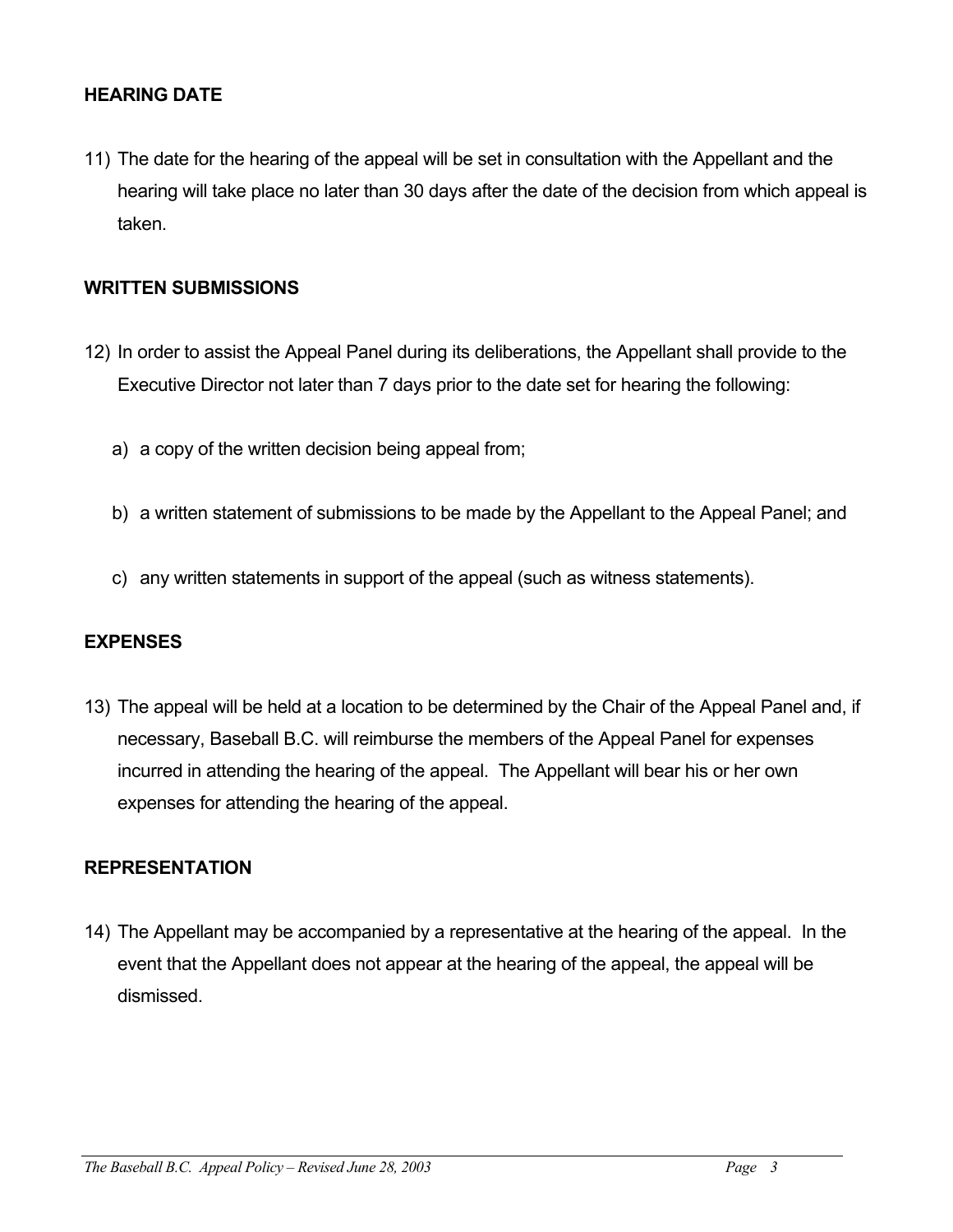## **HEARING AND DELIBERATIONS**

15) At the hearing of the appeal the Appeal Panel will consider the evidence presented, together with the written and oral submissions of the Appellant. All evidence that the Appellant wishes to have the Appeal Panel consider must be presented at the hearing of the appeal. At the conclusion of the hearing the Appeal Panel will retire and consider whether or not a decision can be made at that time. If a decision can be made at that time, the Appeal Panel will deliberate and then return to the hearing room to advise the Appellant of its decision. If further time for deliberation is required, the Appeal Panel will advise the Appellant that its decision will be made in writing at a later date. In any case a written decision will be rendered not later than 7 days after the date of the hearing of the appeal.

# **DECISION OF THE APPEAL PANEL**

- 16) After deliberation the Appeal Panel may uphold, vacate or vary the decision of the Disciplining Body.
- 17) Following the deliberations of the Appeal Panel, a written decision shall be forwarded to the President of Baseball B.C. who will then forward copies to the Appellant and the Disciplining Body. The decision of the Appeal Panel is final and it is binding on the Appellant, the Disciplining Body, Baseball B.C. and its membership.